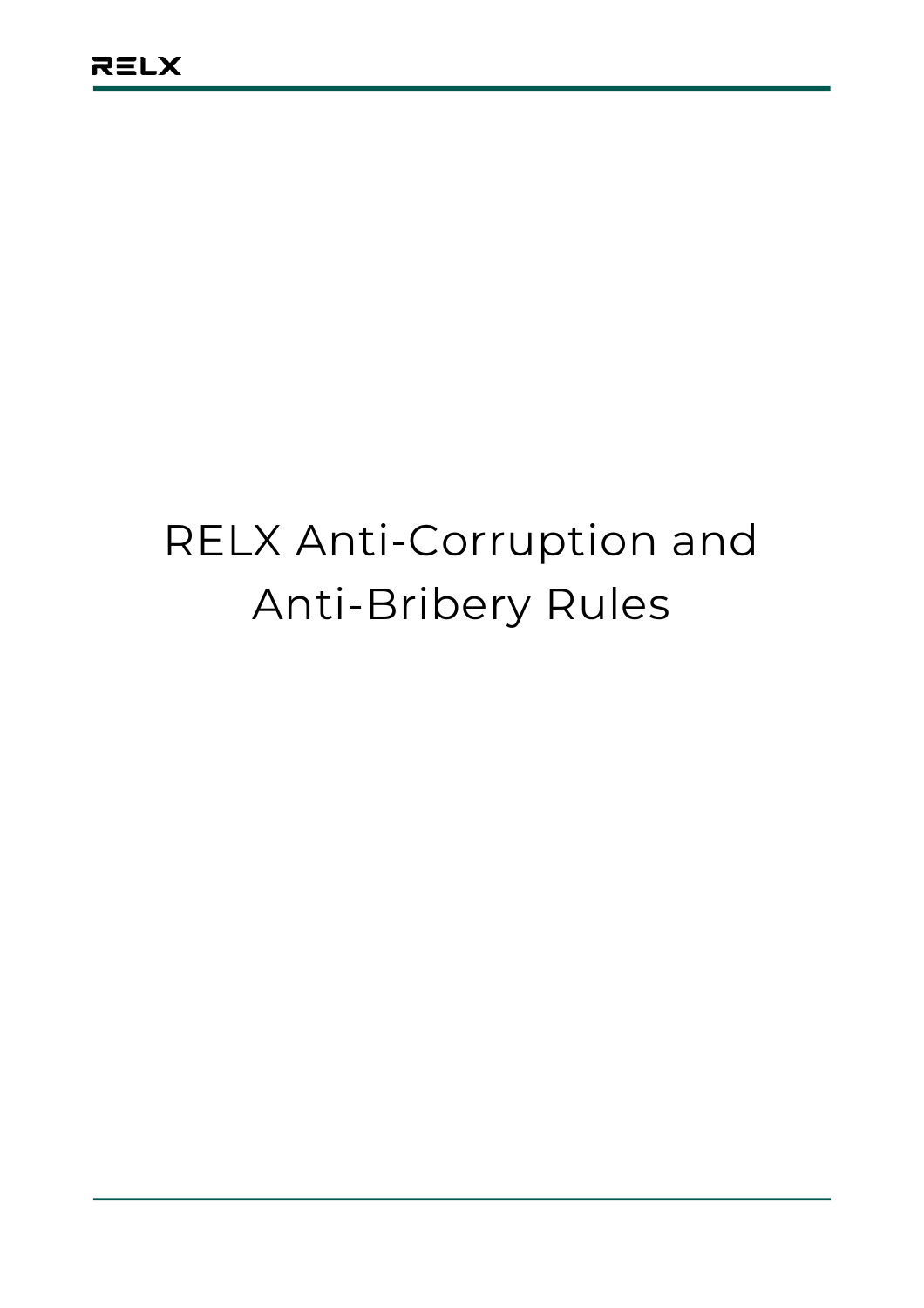# **Chapter I General Provisions**

Article 1. The RELX Anti-Corruption and Anti-Bribery Rules ("Rules") is a part of the RELX's integrity and compliance system and a further explanation and interpretation of the Company's business code of conduct. Violation of the Rules will be deemed a violation of the Company's business code of conduct. Employees that violate the Rules may confront penalties, which will be as severe as the termination of their labor contract.

Article 2. The right of the interpretation of the Rules resides with the Company. The "Company" referred to herein is RLX Technology Inc. and the entities under its control.

Article 3. **The Company strictly prohibits corruption and bribing anyone for any reason.** Corruption and bribery are severe violations of company values. Bribing, solicitation of bribes, and acceptance of bribes are strictly prohibited. The Company also strictly prohibits the above behaviors by any person or entity acting on behalf of the Company. The Company requires its employees to abide by the Rules in their daily work. Therefore, employees' understanding of the Rules is crucial. For dealing with everyday specific situations, please refer to the Compliance Q & A. If employees still have questions after reading the Rules and the Compliance Q & A, employees should promptly seek help from the Integrity and Compliance Team of the Legal Department.

#### **Chapter II Definitions**

Article 4. Bribery and corruption are not tolerated.

"Corruption" refers to the dishonest or illegal behaviors by a person in a specific position taking advantage of his or her position and/or exerting his or her influence for illegitimate benefits or advantages.

"Bribery" refers to the behavior of offering property or other benefits to or receiving them from an entity or individual for illegitimate benefits or advantages. "Bribery" includes "bribing," "commitments to bribe", "acceptance of bribes", and "solicitation of bribes" as follows:

- 1. "Bribing" refers to the behavior of offering property or other benefits to an entity or individual for illegitimate benefits or advantages.
- 2. "Commitments to bribe" refers to the behavior of promising to offer property or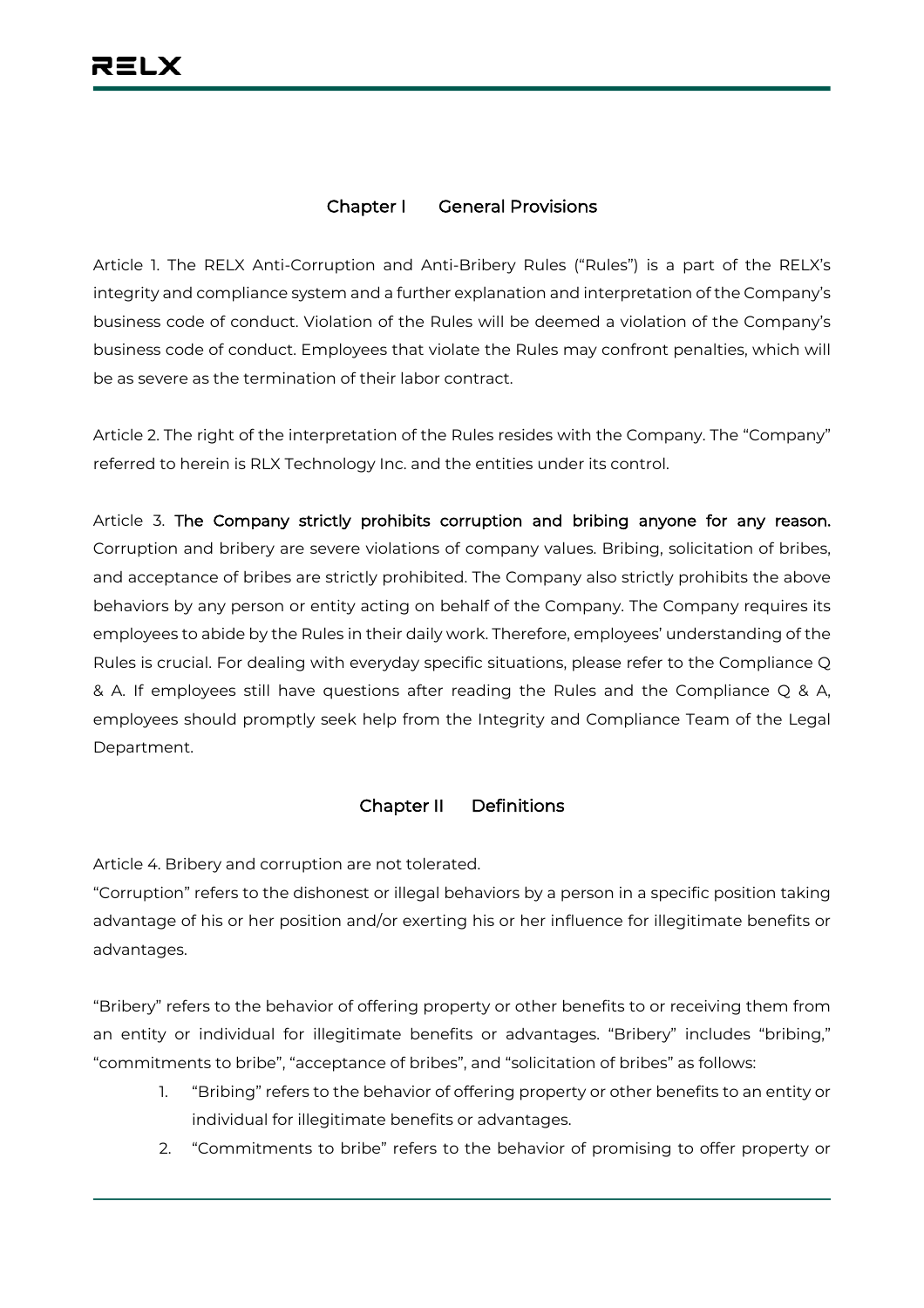other benefits to an entity or individual in any form for illegitimate benefits or advantages.

- 3. "Acceptance of bribes" refers to the behavior of receiving property or other benefits as bribes.
- 4. "Solicitation of bribes" refers to the behavior of requesting, suggesting, or coercing others for property or other benefits. It does not take the practical acquisition of property or other benefits as the essence.

A behavior that involves offering or commitments to offer property or other benefits to the bribee to influence the bribee to illegally use his or her authority, regardless of the legitimacy of the goal of the briber, will be deemed bribing or commitments to bribe.

The payment or commitment to pay a bribe will be deemed bribing or commitments to bribe. Soliciting or accepting a bribe will be deemed solicitation or acceptance of bribes. The above behaviors do not take the briber's practical acquisition of illegitimate benefits or advantages as the essence.

Article 5. Illegitimate benefits or advantages include but are not limited to winning projects or opportunities for oneself or others; seeking personal performance, year-end bonuses, or other types of rewards; completing personal or team goals; exempting from punishment; and obtaining approval from the superior.

Article 6. Property and other benefits as "bribes" include but are not limited to cash, foreign currencies, transfers, securities, company shares, precious metals, jewelry, real estate, cars, luxury goods, luxury hotels and restaurants, upper-scale tours, cosmetic medicine, private services, sex services, and employment (internship) opportunities for relatives or offspring.

Article 7. "Government officials" refers to officials or employees of national, federal, state, provincial, county, or municipal governments and their departments or agencies; managers or employees of companies and enterprises wholly or partly owned by the government ("stateowned enterprises"); managers or employees of international public institutions (e.g., the World Bank, the United Nations, the European Union); foreign political parties or their officials; or candidates for any political organizations. Government officials include government officials at any level, regardless of their ranking. In a complex government-invested institution, please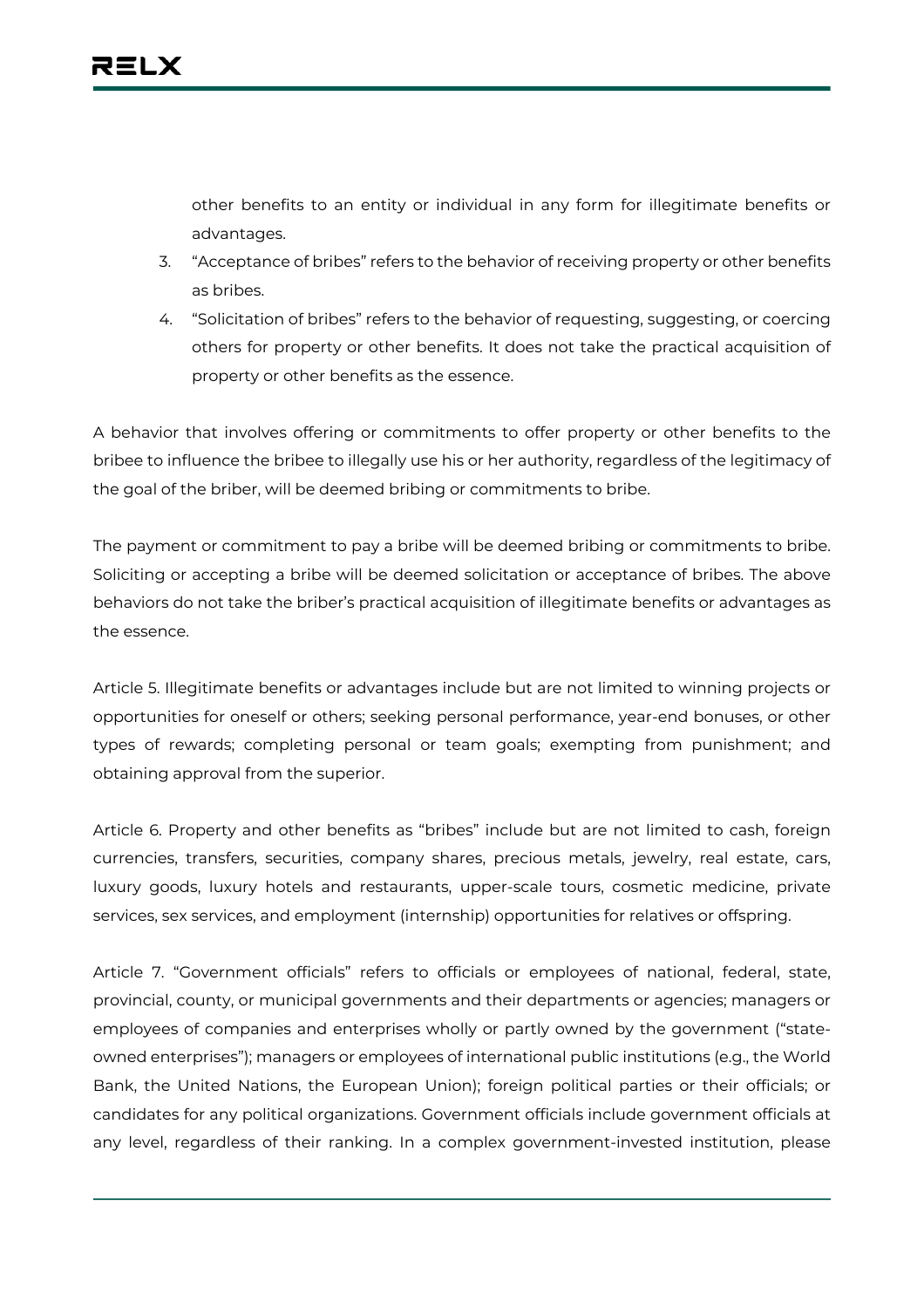consult the Integrity and Compliance Team of the Legal Department if the relevant personnel are government officials.

# **Chapter III Violations**

Article 8. Bribery and corruption are committed in various forms. The following is a list of the more common forms. Employees shall understand that bribery and corruption prohibited by the Company are not limited to these examples:

1. Bribing company superiors

It is deemed bribing for employees offering bribes to their superiors or those who may influence their superiors to get a promotion, avoid punishment, and/or maintain a good relationship with their superiors. Correspondingly, it is deemed acceptance of bribes for employees accepting bribes. To prevent bribery, private lending is prohibited among employees, especially between employees and their superiors. Please refer to the Prevention of Conflicts of Interest Rules for interacting with other employees in compliance.

2. Accepting bribes from suppliers or distributors

Suppliers and distributors are the Company's business partners. In the interaction with the Company's business partners, employees will be deemed committing acceptance of bribes once accepting bribes from the Company's business partners or their employees or agents, regardless of whether they take advantage of their position and/or exert their influence. To prevent bribery, private lending between employees and suppliers or distributors is prohibited. Please refer to the Code of Conduct for Business Partners and the Prevention of Conflicts of Interest Rules for the interaction with the Company's business partners in compliance.

3. Offering unusual gifts and hospitality

Gifts or hospitality that are likely to arouse public suspicion or misunderstanding may be deemed bribery, such as expensive concert tickets, the latest iPhones, first-class flight tickets and luxury hotel accommodations for government officials, and expenses of Sanya vacations reimbursed for government officials. Please refer to the Gifts and Hospitality Rules for details.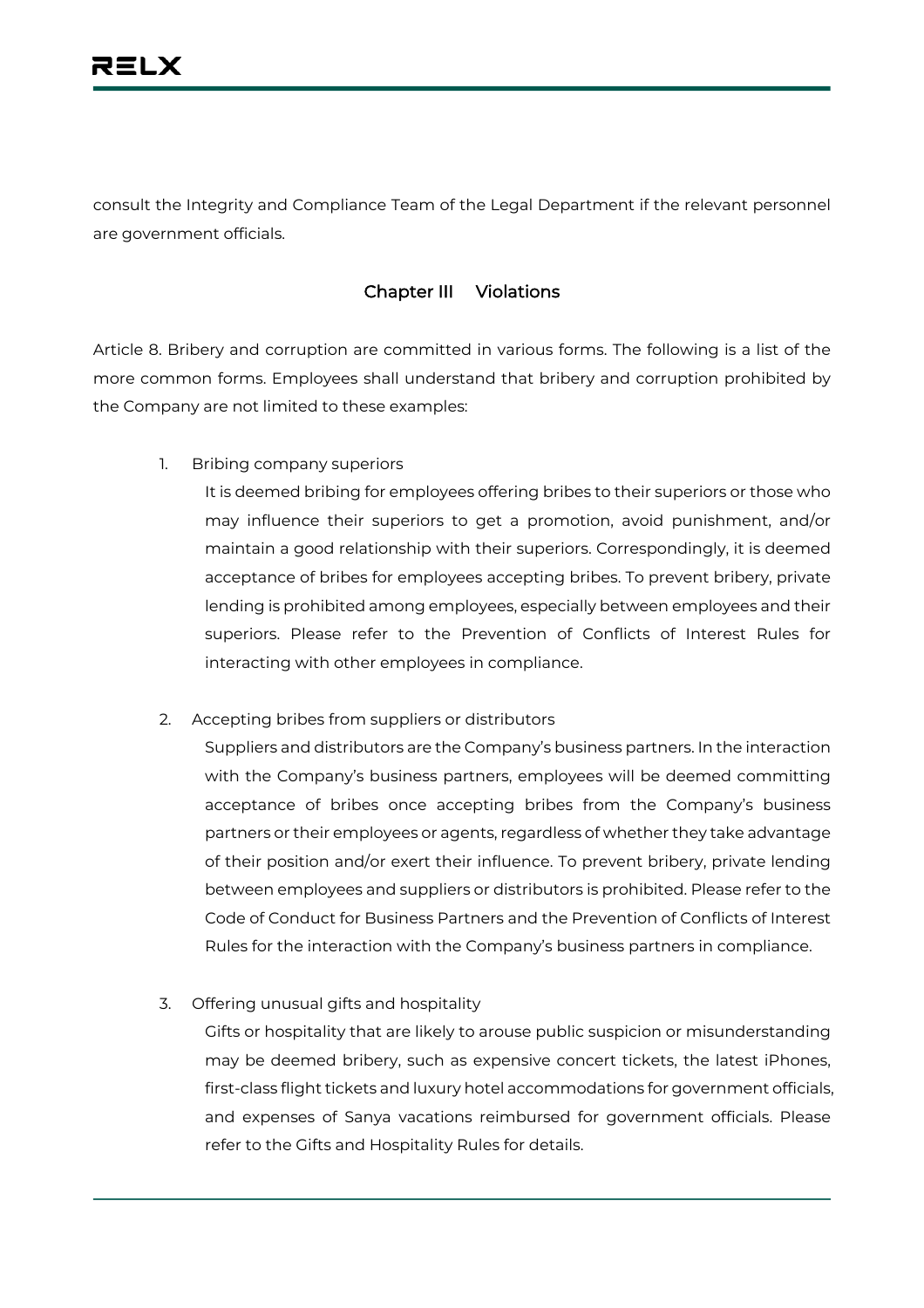4. Unusual donations and unusual political funding

It will be deemed bribery to donate supplies and/or funds to an organization or individual for illegitimate benefits or advantages. Legal donations shall reflect the Company's independent will. It shall not aim to directly obtain economic benefits from the donation or be returned by the donation-receiving organization or individual. It will be deemed bribery to offer supplies and/or funds to a political group or party or its designated organization or individual to intervene in policy decisions. The offering of supplies and/or funds to local political organizations or parties must comply with local laws and have legitimate reasons and shall not be for direct economic benefits of the Company. It shall obtain approval from the Legal Department of the group and the top local management of the Company.

5. Facilitating payments to government officials

It is a kind of "tip" to government officials to accelerate the result of a reasonable request. When being threatened, employees may make facilitating payments to ensure their safety. After the incident, they shall report to their manager in charge and the Legal Department.

Article 9. The following situations are usually not deemed bribery or corruption:

- 1. Small gifts or hospitality at a small expense are business etiquette in many places of the world. Concerning local business etiquette, small gifts or hospitality at a small expense will not be deemed bribery or corruption if they are not for illegitimate benefits or advantages and are not easily misunderstood by others. Please refer to the Gifts and Hospitality Rules for details.
- 2. Discounts or reward programs for distributors, as long as they are truthfully recorded in the account book, will not be deemed bribery or corruption.
- 3. Discounts or cashback offered to consumers will not be deemed bribery or corruption.

#### **Chapter IV Penalties on Employees**

Article 10. All employees must understand and abide by the Rules. Any violation of the Rules will be punished according to the facts, which will be as severe as the immediate termination of the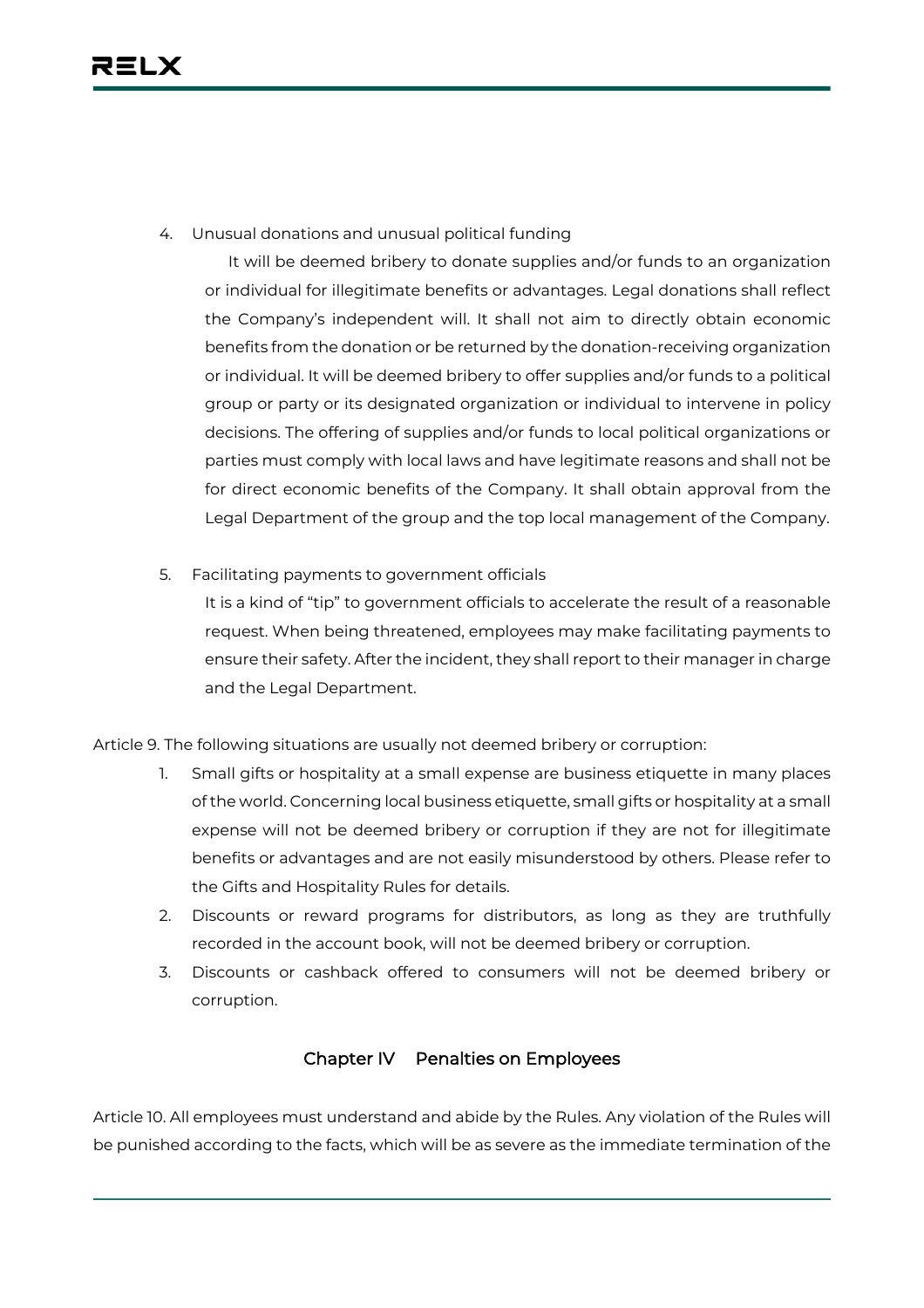labor contract and recovery of economic losses. If an employee's behavior violates local laws and regulations, the Company has the right to report the employee's behaviors and cooperate with local law enforcement agencies to hold the employee legally accountable. For those who actively cooperate with the Company's probes and take the initiative to confess, report other offenders, and/or provide valuable clues, the Company will take a lighter punishment or mitigate it according to the situation. For those with major meritorious services, the Company may cancel the penalty.

### **Chapter V Liability of the Managers**

Article 11. In case the manager in charge who know that their subordinates violate the Rules and does not report to the Company shall be jointly and severally liable for bribery. In case the manager in charge does not assist the Company in the process of subordinates being investigated for bribery, or tipped off subordinates, or pleaded for subordinates, will be punished with demerits, warnings, training and education according to the severity of the situation.

# **Chapter VI Liability of Business Partners**

Article 12. The Company prohibits bribery or corruption by business partners in the business cooperation with the Company or its office. It also prohibits bribery or corruption by employees in their interactions with its business partners. Employees that violate the Rules will be punished by the penalties mentioned above. In case the Company's business partners violate the Rules, they will be severely punished, which will be as severe as the termination of the partnership. They will not be qualified to cooperate with the Company again until they are entirely rectified. Please refer to the Code of Conduct for Business Partners for details.

# **Chapter VII Audition and Supervision**

Article 13. The Company has the right to audit and supervise all departments and employees whether they comply with the Rules from time to time. The Integrity and Compliance Team of the Legal Department is the primary department responsible for implementing the Rules and performing audits and supervision. Departments or employees subject to audit or supervision are obliged to cooperate with the Integrity and Compliance Team of the Legal Department to complete the audit or investigation. The results of the audit or probe will be included in the year